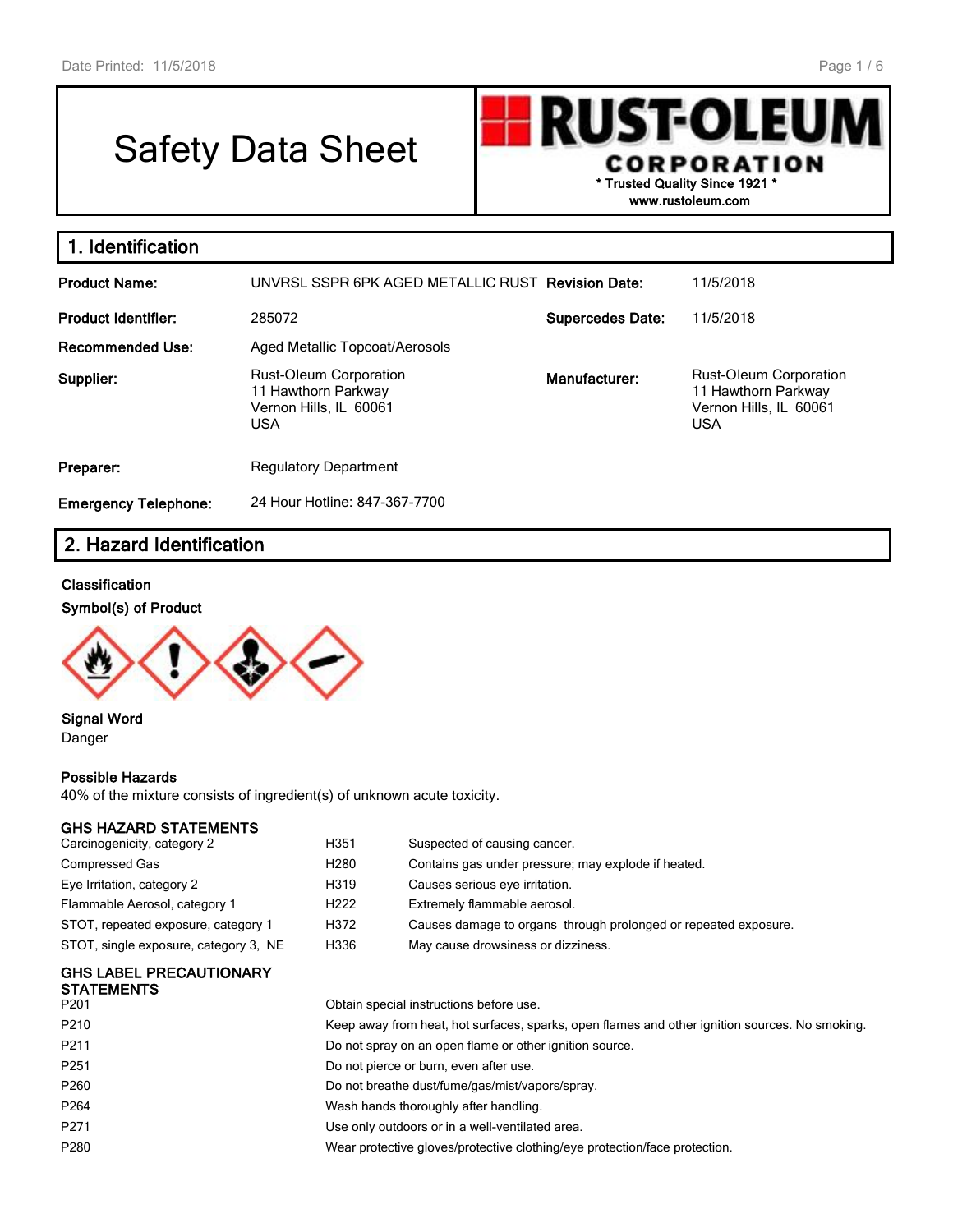Date Printed: 11/5/2018 P304+P340 IF INHALED: Remove person to fresh air and keep comfortable for breathing. P305+P351+P338 IF IN EYES: Rinse cautiously with water for several minutes. Remove contact lenses, if present and easy to do. Continue rinsing. P308+P313 IF exposed or concerned: Get medical advice/attention. P312 **Call a POISON CENTER or doctor/physician if you feel unwell.** P337+P313 If eye irritation persists: Get medical advice/attention. P403+P233 Store in a well-ventilated place. Keep container tightly closed. P405 **Store locked up.** Store locked up. P410+P403 Protect from sunlight. Store in a well-ventilated place. P410+P412 Protect from sunlight. Do not expose to temperatures exceeding 50°C / 122°F. P501 Dispose of contents/container in accordance with local, regional and national regulations. Page 2 / 6

#### **GHS SDS PRECAUTIONARY STATEMENTS**

**HAZARDOUS SUBSTANCES**

P270 Do not eat, drink or smoke when using this product.

## **3. Composition / Information On Ingredients**

| <u>IIMANDUUJ JUDJIMIULU</u>                       |                |               |                       |                       |
|---------------------------------------------------|----------------|---------------|-----------------------|-----------------------|
| <b>Chemical Name</b>                              | CAS-No.        | Wt.%<br>Range | <b>GHS Symbols</b>    | <b>GHS Statements</b> |
| Acetone                                           | 67-64-1        | $25 - 50$     | GHS02-GHS07           | H225-319-332-336      |
| Propane                                           | 74-98-6        | $10 - 25$     | GHS04                 | H <sub>280</sub>      |
| n-Butane                                          | 106-97-8       | $2.5 - 10$    | GHS04                 | H <sub>280</sub>      |
| n-Butyl Acetate                                   | 123-86-4       | $2.5 - 10$    | GHS02-GHS07           | H226-336              |
| Dimethyl Carbonate                                | 616-38-6       | $2.5 - 10$    | GHS02                 | H <sub>225</sub>      |
| <b>Hydrotreated Light Distillate</b>              | 64742-47-8     | $2.5 - 10$    | GHS08                 | H304                  |
| Naphtha, Petroleum, Hydrotreated Light            | 64742-49-0     | $2.5 - 10$    | GHS08                 | H304                  |
| Xylenes (o-, m-, p- isomers)                      | 1330-20-7      | $2.5 - 10$    | GHS02-GHS07           | H226-315-319-332      |
| <b>Stoddard Solvent</b>                           | 8052-41-3      | $2.5 - 10$    | GHS08                 | H304-372              |
| Ethyl 3-Ethoxypropionate                          | 763-69-9       | $1.0 - 2.5$   | GHS06                 | H331                  |
| 1-Methoxy-2-Propyl Acetate                        | 108-65-6       | $1.0 - 2.5$   | GHS02                 | H <sub>226</sub>      |
| Ethylbenzene                                      | $100 - 41 - 4$ | $0.1 - 1.0$   | GHS02-GHS07-<br>GHS08 | H225-304-332-351-373  |
| bis(1,2,2,6,6-Pentamethyl-4-Piperidinyl) Sebacate | 41556-26-7     | $0.1 - 1.0$   | GHS07                 | H317                  |
| Ethanol                                           | 64-17-5        | $0.1 - 1.0$   | GHS02                 | H <sub>225</sub>      |
|                                                   |                |               |                       |                       |

# **4. First-Aid Measures**

**FIRST AID - EYE CONTACT:** Immediately flush eyes with plenty of water for at least 15 minutes holding eyelids open. Get medical attention. Do NOT allow rubbing of eyes or keeping eyes closed.

**FIRST AID - SKIN CONTACT:** Wash skin with soap and water. Remove contaminated clothing. Get medical attention if irritation develops or persists.

**FIRST AID - INHALATION:** Remove to fresh air. If not breathing, give artificial respiration. If breathing is difficult, give oxygen. Get immediate medical attention. Do NOT use mouth-to-mouth resuscitation. If you experience difficulty in breathing, leave the area to obtain fresh air. If continued difficulty is experienced, get medical assistance immediately.

**FIRST AID - INGESTION:** Aspiration hazard: Do not induce vomiting or give anything by mouth because this material can enter the lungs and cause severe lung damage. Get immediate medical attention. If swallowed, get medical attention.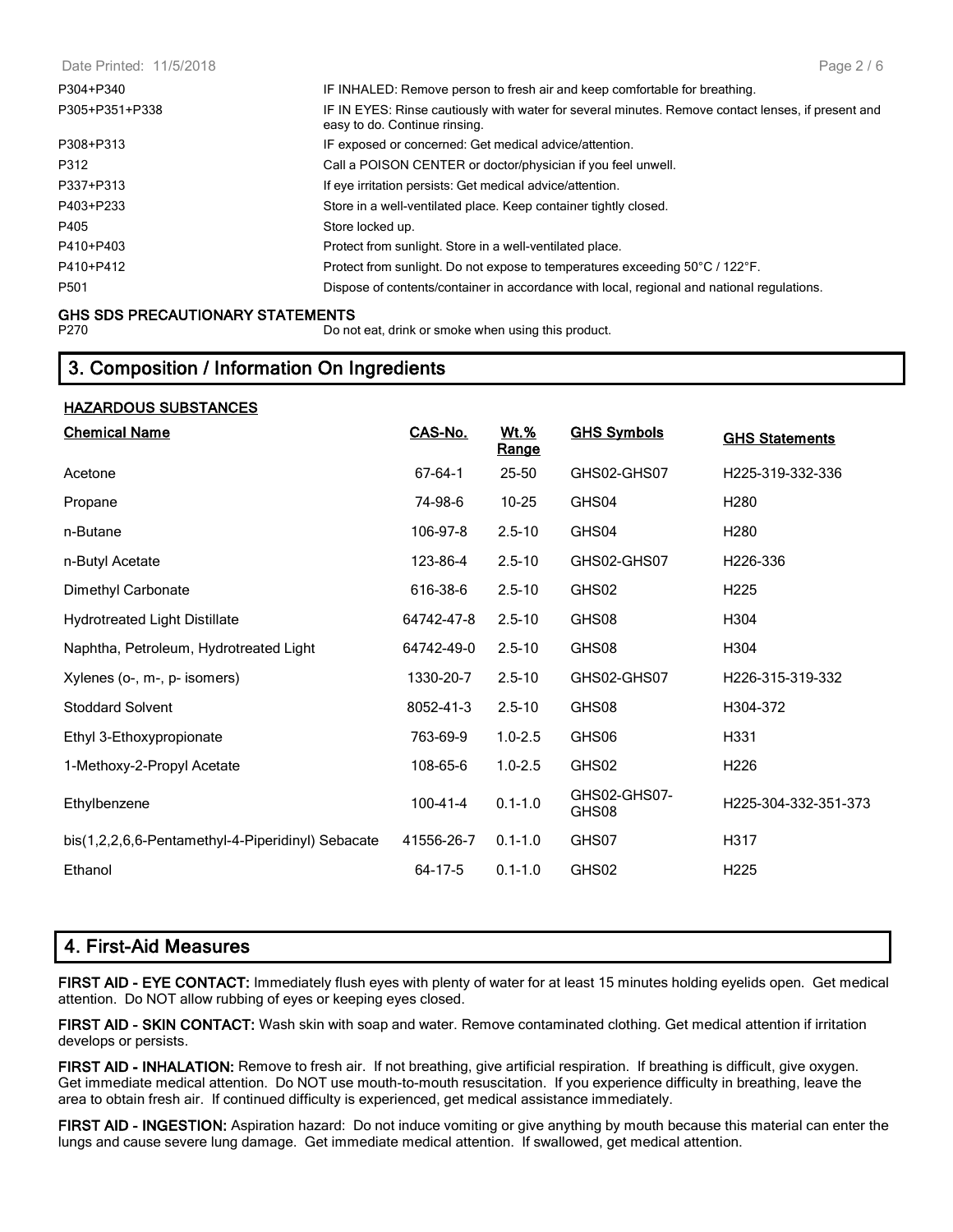# **5. Fire-Fighting Measures**

**EXTINGUISHING MEDIA:** Alcohol Film Forming Foam, Carbon Dioxide, Dry Chemical, Dry Sand, Water Fog

**UNUSUAL FIRE AND EXPLOSION HAZARDS:** FLASH POINT IS LESS THAN 20°F. EXTREMELY FLAMMABLE LIQUID AND VAPOR!Water spray may be ineffective. Closed containers may explode when exposed to extreme heat due to buildup of steam. Closed containers may explode when exposed to extreme heat. Vapors may form explosive mixtures with air. Vapors can travel to a source of ignition and flash back. Keep containers tightly closed. Isolate from heat, electrical equipment, sparks and open flame. Perforation of the pressurized container may cause bursting of the can. No unusual fire or explosion hazards noted.

**SPECIAL FIREFIGHTING PROCEDURES:** Water may be used to cool closed containers to prevent pressure buildup and possible autoignition or explosion. Full protective equipment including self-contained breathing apparatus should be used. Evacuate area and fight fire from a safe distance. Use water spray to keep fire-exposed containers cool. Containers may explode when heated.

**Special Fire and Explosion Hazard (Combustible Dust):** No Information

# **6. Accidental Release Measures**

**STEPS TO BE TAKEN IF MATERIAL IS RELEASED OR SPILLED:** Contain spilled liquid with sand or earth. DO NOT use combustible materials such as sawdust. Isolate the hazard area and deny entry to unnecessary and unprotected personnel. Remove all sources of ignition, ventilate area and remove with inert absorbent and non-sparking tools. Dispose of according to local, state (provincial) and federal regulations. Do not incinerate closed containers. Ventilate area, isolate spilled material, and remove with inert absorbent. Dispose of contaminated absorbent, container, and unused contents in accordance with local, state, and federal regulations.

# **7. Handling and Storage**

**HANDLING:** Wash thoroughly after handling. Wash hands before eating. Remove contaminated clothing and launder before reuse. Use only with adequate ventilation. Follow all SDS and label precautions even after container is emptied because it may retain product residues. Avoid breathing fumes, vapors, or mist. Avoid contact with eyes, skin and clothing.

**STORAGE:** Store in a dry, well ventilated place. Keep container tightly closed when not in use. Keep containers tightly closed. Isolate from heat, electrical equipment, sparks and open flame. Contents under pressure. Do not store above 120 ° F. Store large quantities in buildings designed and protected for storage of flammable aerosols. Keep away from heat, sparks, flame and sources of ignition. Avoid excess heat. Product should be stored in tightly sealed containers and protected from heat, moisture, and foreign materials.

**Advice on Safe Handling of Combustible Dust:** No Information

# **8. Exposure Controls / Personal Protection**

| <b>Chemical Name</b>                               | CAS-No.    | Weight %<br>Less Than | <b>ACGIH TLV-</b><br>TWA | <b>ACGIH TLV-</b><br><b>STEL</b> | <b>OSHA PEL-TWA</b> | <b>OSHA PEL-</b><br><b>CEILING</b> |
|----------------------------------------------------|------------|-----------------------|--------------------------|----------------------------------|---------------------|------------------------------------|
| Acetone                                            | 67-64-1    | 30.0                  | $250$ ppm                | 500 ppm                          | 1000 ppm            | N.E.                               |
| Propane                                            | 74-98-6    | 20.0                  | N.E.                     | N.E.                             | 1000 ppm            | N.E.                               |
| n-Butane                                           | 106-97-8   | 10.0                  | N.E.                     | $1000$ ppm                       | N.E.                | N.E.                               |
| n-Butyl Acetate                                    | 123-86-4   | 10.0                  | 50 ppm                   | $150$ ppm                        | $150$ ppm           | N.E.                               |
| Dimethyl Carbonate                                 | 616-38-6   | 10.0                  | N.E.                     | N.E.                             | N.E.                | N.E.                               |
| <b>Hydrotreated Light Distillate</b>               | 64742-47-8 | 10.0                  | N.E.                     | <b>N.E.</b>                      | N.E.                | N.E.                               |
| Naphtha, Petroleum,<br><b>Hydrotreated Light</b>   | 64742-49-0 | 5.0                   | N.E.                     | N.E.                             | N.E.                | N.E.                               |
| Xylenes (o-, m-, p- isomers)                       | 1330-20-7  | 5.0                   | $100$ ppm                | $150$ ppm                        | $100$ ppm           | N.E.                               |
| <b>Stoddard Solvent</b>                            | 8052-41-3  | 5.0                   | $100$ ppm                | <b>N.E.</b>                      | $500$ ppm           | N.E.                               |
| Ethyl 3-Ethoxypropionate                           | 763-69-9   | 5.0                   | N.E.                     | N.E.                             | N.E.                | N.E.                               |
| 1-Methoxy-2-Propyl Acetate                         | 108-65-6   | 5.0                   | N.E.                     | N.E.                             | N.E.                | N.E.                               |
| Ethylbenzene                                       | 100-41-4   | 1.0                   | 20 ppm                   | N.E.                             | $100$ ppm           | N.E.                               |
| $bis(1,2,2,6,6-Pentament$<br>Piperidinyl) Sebacate | 41556-26-7 | 1.0                   | N.E.                     | N.E.                             | N.E.                | N.E.                               |
| Ethanol                                            | 64-17-5    | 1.0                   | N.E.                     | $1000$ ppm                       | $1000$ ppm          | N.E.                               |

#### **PERSONAL PROTECTION**

**ENGINEERING CONTROLS:** Use process enclosures, local exhaust ventilation, or other engineering controls to control airborne levels below recommended exposure limits. Use explosion-proof ventilation equipment. Provide general dilution of local exhaust ventilation in volume and pattern to keep TLV of hazardous ingredients below acceptable limits. Prevent build-up of vapors by opening all doors and windows to achieve cross-ventilation.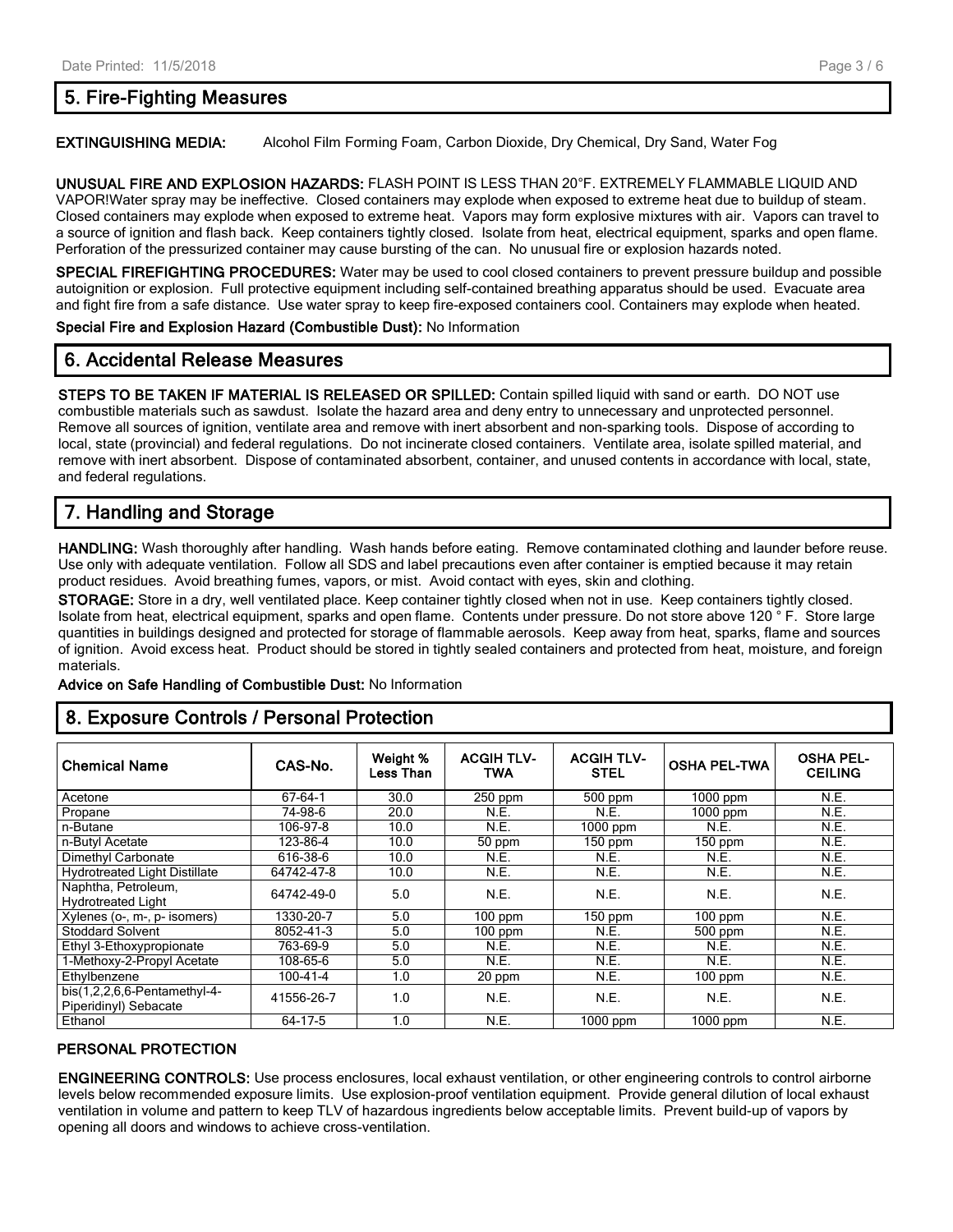**RESPIRATORY PROTECTION:** A respiratory protection program that meets OSHA 1910.134 and ANSI Z88.2 requirements must be followed whenever workplace conditions warrant a respirator's use. A NIOSH/MSHA approved air purifying respirator with organic vapor cartridge or canister may be permissible under certain circumstances where airborne concentrations are expected to exceed exposure limits.

**SKIN PROTECTION:** Use gloves to prevent prolonged skin contact. Nitrile or Neoprene gloves may afford adequate skin protection.

**EYE PROTECTION:** Use safety eyewear designed to protect against splash of liquids.

**OTHER PROTECTIVE EQUIPMENT:** Refer to safety supervisor or industrial hygienist for further guidance regarding types of personal protective equipment and their applications.

**HYGIENIC PRACTICES:** Wash thoroughly with soap and water before eating, drinking or smoking. Remove contaminated clothing immediately and launder before reuse.

**Engineering Measures for Combustible Dust:** No Information

#### **9. Physical and Chemical Properties**

| Appearance:                 | Aerosolized Mist           | <b>Physical State:</b>           | Liquid       |  |
|-----------------------------|----------------------------|----------------------------------|--------------|--|
| Odor:                       | Solvent Like               | <b>Odor Threshold:</b>           | N.E.         |  |
| <b>Relative Density:</b>    | 0.738                      | pH:                              | N.A.         |  |
| Freeze Point, °C:           | N.D.                       | Viscosity:                       | N.D.         |  |
| <b>Solubility in Water:</b> | Negligible                 | <b>Partition Coefficient, n-</b> |              |  |
| Decompostion Temp., °C:     | N.D.                       | octanol/water:                   | N.D.         |  |
| Boiling Range, °C:          | $-37 - 204$                | <b>Explosive Limits, vol%:</b>   | $0.9 - 13.0$ |  |
| <b>Flammability:</b>        | <b>Supports Combustion</b> | Flash Point, °C:                 | -96          |  |
| <b>Evaporation Rate:</b>    | <b>Faster than Ether</b>   | Auto-ignition Temp., °C:         | N.D.         |  |
| <b>Vapor Density:</b>       | Heavier than Air           | <b>Vapor Pressure:</b>           | N.D.         |  |
|                             |                            |                                  |              |  |

(See "Other information" Section for abbreviation legend)

# **10. Stability and Reactivity**

**CONDITIONS TO AVOID:** Avoid temperatures above 120°F (49°C). Avoid all possible sources of ignition.

**INCOMPATIBILITY:** Incompatible with strong oxidizing agents, strong acids and strong alkalies.

**HAZARDOUS DECOMPOSITION:** By open flame, carbon monoxide and carbon dioxide. When heated to decomposition, it emits acrid smoke and irritating fumes. Contains solvents which may form carbon monoxide, carbon dioxide, and formaldehyde.

**HAZARDOUS POLYMERIZATION:** Will not occur under normal conditions.

**STABILITY:** This product is stable under normal storage conditions.

#### **11. Toxicological Information**

**EFFECTS OF OVEREXPOSURE - EYE CONTACT:** Causes Serious Eye Irritation

**EFFECTS OF OVEREXPOSURE - SKIN CONTACT:** May cause skin irritation. Allergic reactions are possible. May cause skin sensitization, an allergic reaction, which becomes evident upon re-exposure to this material.

**EFFECTS OF OVEREXPOSURE - INHALATION:** Harmful if inhaled. High gas, vapor, mist or dust concentrations may be harmful if inhaled. Avoid breathing fumes, spray, vapors, or mist. High vapor concentrations are irritating to the eyes, nose, throat and lungs. Prolonged or excessive inhalation may cause respiratory tract irritation.

**EFFECTS OF OVEREXPOSURE - INGESTION:** Harmful if swallowed.

**EFFECTS OF OVEREXPOSURE - CHRONIC HAZARDS:** May cause central nervous system disorder (e.g., narcosis involving a loss of coordination, weakness, fatigue, mental confusion, and blurred vision) and/or damage. High concentrations may lead to central nervous system effects (drowsiness, dizziness, nausea, headaches, paralysis, and blurred vision) and/or damage. Reports have associated repeated and prolonged occupational overexposure to solvents with permanent brain and nervous system damage. Overexposure to xylene in laboratory animals has been associated with liver abnormalities, kidney, lung, spleen, eye and blood damage as well as reproductive disorders. Effects in humans, due to chronic overexposure, have included liver, cardiac abnormalities and nervous system damage. IARC lists Ethylbenzene as a possible human carcinogen (group 2B).

**PRIMARY ROUTE(S) OF ENTRY:** Eye Contact, Ingestion, Inhalation, Skin Absorption, Skin Contact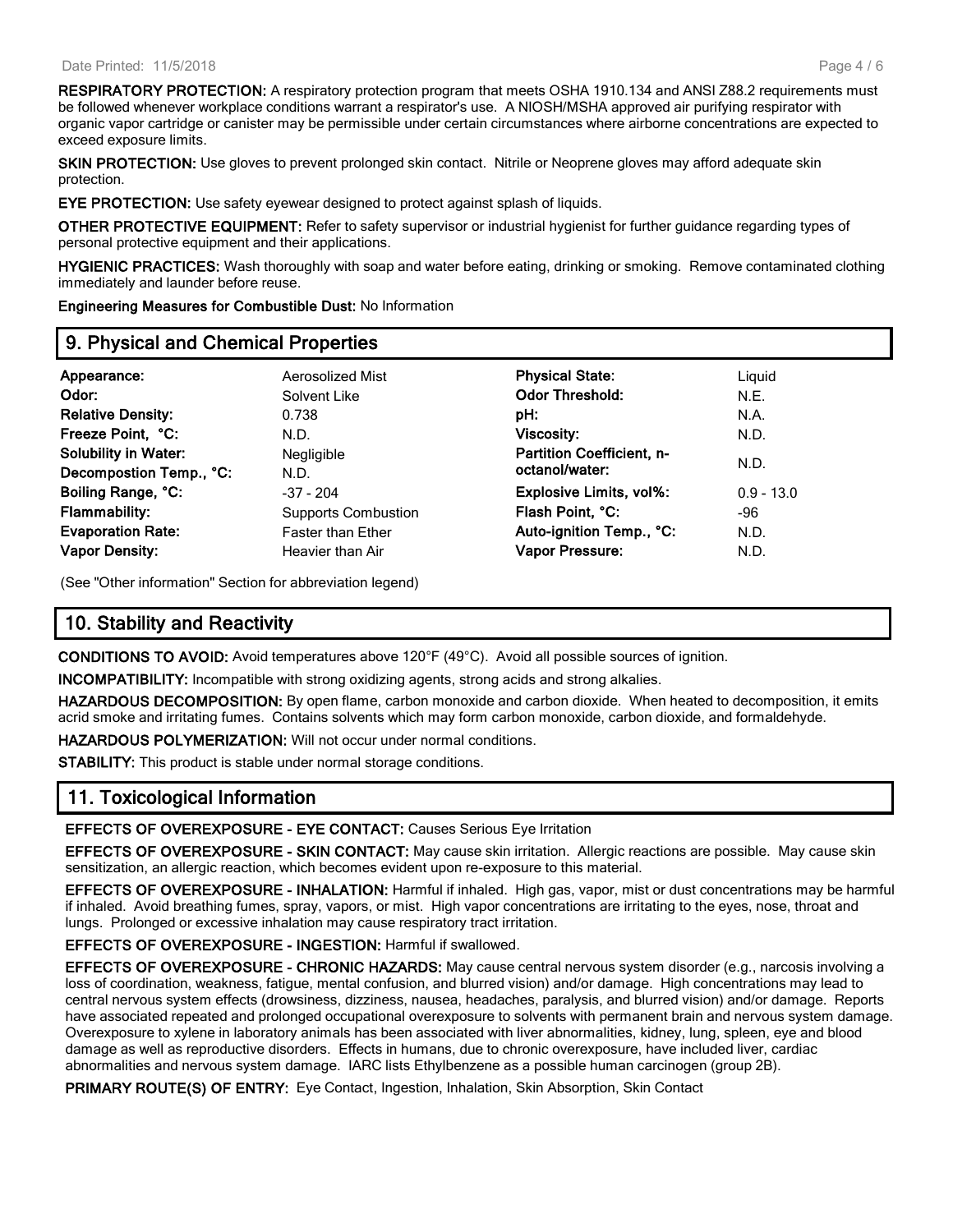#### **ACUTE TOXICITY VALUES**

| <u>CAS-No.</u> | <b>Chemical Name</b>                                 | Oral LD50       | Dermal LD50         | <u>Vapor LC50</u> |
|----------------|------------------------------------------------------|-----------------|---------------------|-------------------|
| 67-64-1        | Acetone                                              | 5800 mg/kg Rat  | >15700 mg/kg Rabbit | 50.1 mg/L Rat     |
| 106-97-8       | n-Butane                                             | N.E.            | N.E.                | 658 mg/L Rat      |
| 123-86-4       | n-Butyl Acetate                                      | 10768 mg/kg Rat | >17600 mg/kg Rabbit | $>$ 21 mg/L Rat   |
| 616-38-6       | Dimethyl Carbonate                                   | 13000 mg/kg Rat | >5000 mg/kg Rabbit  | 140 mg/L Rat      |
| 64742-47-8     | <b>Hydrotreated Light Distillate</b>                 | >5000 mg/kg Rat | >2000 mg/kg Rabbit  | >5000 mg/L Rat    |
| 64742-49-0     | Naphtha, Petroleum, Hydrotreated Light               | >5000 mg/kg Rat | >3160 mg/kg Rabbit  | $>4951$ mg/L Rat  |
| 1330-20-7      | Xylenes (o-, m-, p- isomers)                         | 3500 mg/kg Rat  | >4350 mg/kg Rabbit  | 29.08 mg/L Rat    |
| 763-69-9       | Ethyl 3-Ethoxypropionate                             | 5000 mg/kg Rat  | >9500 mg/kg Rabbit  | >5.96 mg/L Rat    |
| 108-65-6       | 1-Methoxy-2-Propyl Acetate                           | 8532 mg/kg Rat  | >5000 mg/kg Rabbit  | N.E.              |
| 100-41-4       | Ethylbenzene                                         | 3500 mg/kg Rat  | 15400 mg/kg Rabbit  | 17.4 mg/L Rat     |
| 41556-26-7     | bis(1,2,2,6,6-Pentamethyl-4-Piperidinyl)<br>Sebacate | 2615 mg/kg Rat  | N.E.                | N.E.              |
| 64-17-5        | Ethanol                                              | 7060 mg/kg Rat  | 15,800 mg/kg Rabbit | 30,000 mg/l Rat   |

N.E. - Not Established

## **12. Ecological Information**

**ECOLOGICAL INFORMATION:** Product is a mixture of listed components.

# **13. Disposal Information**

**DISPOSAL INFORMATION:** Do not incinerate closed containers. This product as supplied is a USEPA defined ignitable hazardous waste. Dispose of unusable product as a hazardous waste (D001) in accordance with local, state, and federal regulation.

# **14. Transport Information**

|                              | Domestic (USDOT)                               | <b>International (IMDG)</b> | Air (IATA)          | <b>TDG (Canada)</b> |
|------------------------------|------------------------------------------------|-----------------------------|---------------------|---------------------|
| <b>UN Number:</b>            | N.A.                                           | 1950                        | 1950                | N.A.                |
| <b>Proper Shipping Name:</b> | Paint and Related Spray<br>Products in Ltd Qty | Aerosols                    | Aerosols, flammable | Aerosols            |
| <b>Hazard Class:</b>         | N.A.                                           | $\overline{2}$              | 2.1                 | N.A.                |
| <b>Packing Group:</b>        | N.A.                                           | N.A.                        | N.A.                | N.A.                |
| <b>Limited Quantity:</b>     | Yes                                            | Yes                         | Yes                 | Yes                 |

## **15. Regulatory Information**

# **U.S. Federal Regulations:**

#### **CERCLA - SARA Hazard Category**

This product has been reviewed according to the EPA 'Hazard Categories' promulgated under Sections 311 and 312 of the Superfund Amendment and Reauthorization Act of 1986 (SARA Title III) and is considered, under applicable definitions, to meet the following categories:

Gas under pressure, Carcinogenicity, Serious eye damage or eye irritation, Specific target organ toxicity (single or repeated exposure)

#### **Sara Section 313:**

This product contains the following substances subject to the reporting requirements of Section 313 of Title III of the Superfund Amendment and Reauthorization Act of 1986 and 40 CFR part 372:

**Chemical Name CAS-No.** Xylenes (o-, m-, p- isomers) 1330-20-7